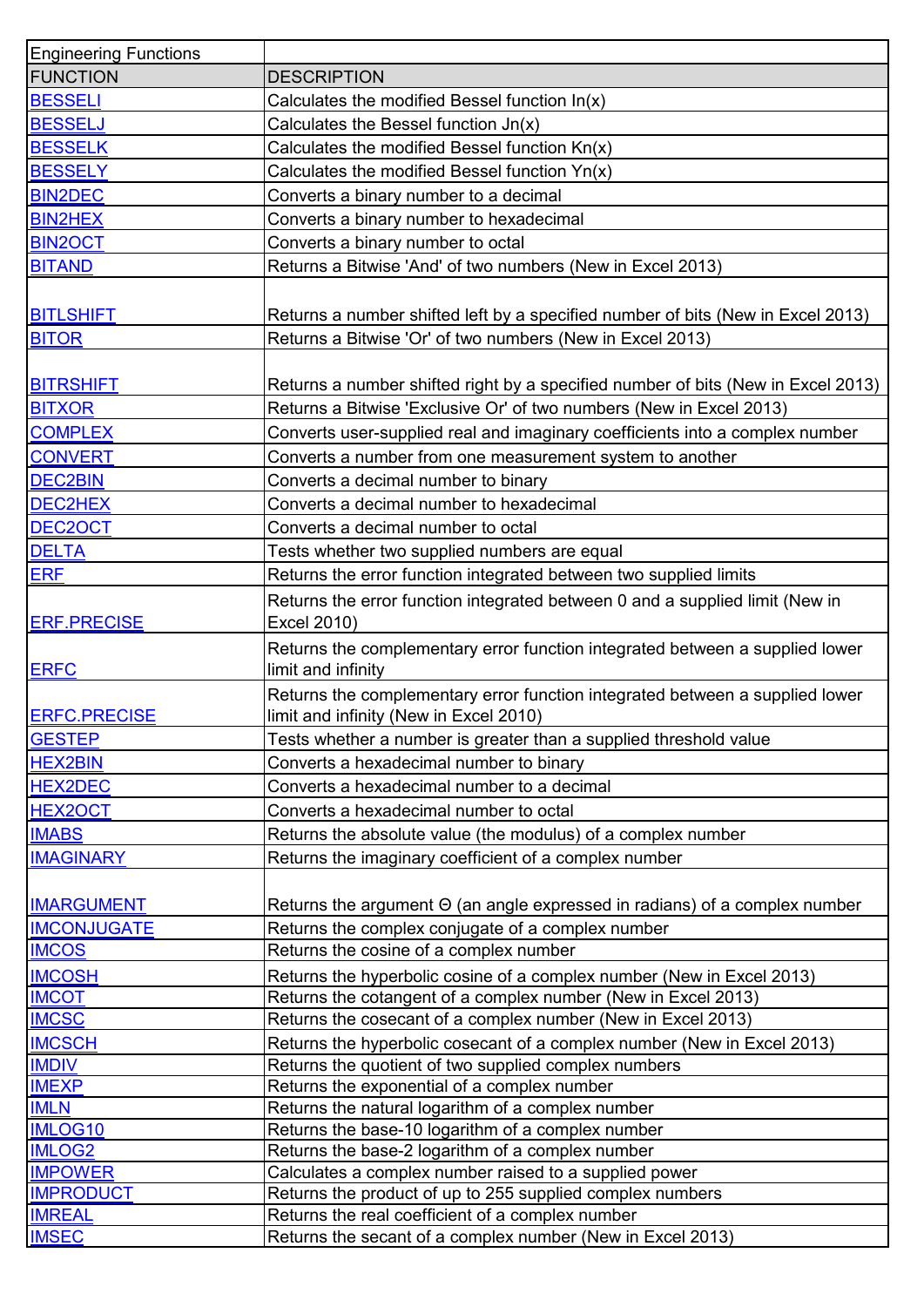| <b>IMSECH</b>           | Returns the hyperbolic secant of a complex number (New in Excel 2013)                 |
|-------------------------|---------------------------------------------------------------------------------------|
| <b>IMSIN</b>            | Returns the sine of a complex number                                                  |
| <b>IMSINH</b>           | Returns the hyperbolic sine of a complex number (New in Excel 2013)                   |
| <b>IMSQRT</b>           | Returns the square root of a complex number                                           |
| <b>IMSUB</b>            | Subtracts two complex numbers                                                         |
| <b>IMSUM</b>            | Calculates the sum of two complex numbers                                             |
| <b>IMTAN</b>            | Returns the tangent of a complex number (New in Excel 2013)                           |
| <b>OCT2BIN</b>          | Converts octal number to binary                                                       |
| OCT2DEC                 | Converts octal number to a decimal                                                    |
| OCT2HEX                 | Converts octal number to hexadecimal                                                  |
|                         |                                                                                       |
|                         |                                                                                       |
| Database Functions      |                                                                                       |
| <b>FUNCTION</b>         | <b>DESCRIPTION</b>                                                                    |
|                         | Calculates the average of values in a field of a list or database, that satisfy       |
| <b>DAVERAGE</b>         | specified conditions                                                                  |
|                         | Returns the number of cells containing numbers in a field of a list or database       |
| <b>DCOUNT</b>           | that satisfy specified conditions                                                     |
|                         | Returns the number of non-blank cells in a field of a list or database, that satisfy  |
| <b>DCOUNTA</b>          | specified conditions                                                                  |
|                         | Returns a single value from a field of a list or database, that satisfy specified     |
| <b>DGET</b>             | conditions                                                                            |
|                         | Returns the maximum value from a field of a list or database, that satisfy            |
| <b>DMAX</b>             | specified conditions                                                                  |
|                         | Returns the minimum value from a field of a list or database, that satisfy specified  |
| <b>DMIN</b>             | conditions                                                                            |
|                         | Calculates the product of values in a field of a list or database, that satisfy       |
| <b>DPRODUCT</b>         | specified conditions                                                                  |
|                         | Calculates the standard deviation (based on a sample of a population) of values       |
| <b>DSTDEV</b>           | in a field of a list or database, that satisfy specified conditions                   |
|                         | Calculates the standard deviation (based on an entire population) of values in a      |
| <b>DSTDEVP</b>          | field of a list or database, that satisfy specified conditions                        |
|                         | Calculates the sum of values in a field of a list or database, that satisfy specified |
| <b>DSUM</b>             | conditions                                                                            |
|                         | Calculates the variance (based on a sample of a population) of values in a field of   |
| <b>DVAR</b>             | a list or database, that satisfy specified conditions                                 |
|                         | Calculates the variance (based on an entire population) of values in a field of a     |
| <b>DVARP</b>            | list or database, that satisfy specified conditions                                   |
|                         |                                                                                       |
| Date and Time Functions |                                                                                       |
| <b>FUNCTION</b>         | <b>DESCRIPTION</b>                                                                    |
| <b>DATE</b>             | Returns a date, from a user-supplied year, month and day                              |
|                         | Converts a text string showing a date, to an integer that represents the date in      |
| <b>DATEVALUE</b>        | Excel's date-time code                                                                |
| <b>DAY</b>              | Returns the day (of the month) from a user-supplied date                              |
| <b>DAYS</b>             | Calculates the number of days between 2 dates (New in Excel 2013)                     |
|                         | Calculates the number of days between 2 dates, based on a 360-day year (12 x          |
| <b>DAYS360</b>          | 30 months)                                                                            |
|                         | Returns a date that is the specified number of months before or after an initial      |
|                         |                                                                                       |
| <b>EDATE</b>            | supplied start date                                                                   |
|                         | Returns a date that is the last day of the month which is a specified number of       |
| <b>EOMONTH</b>          | months before or after an initial supplied start date                                 |
| <b>HOUR</b>             | Returns the hour part of a user-supplied time                                         |
|                         |                                                                                       |
| <b>ISOWEEKNUM</b>       | Returns the ISO week number of the year for a given date (New in Excel 2013)          |
| <b>MINUTE</b>           | Returns the minute part of a user-supplied time                                       |
| <b>MONTH</b>            | Returns the month from a user-supplied date                                           |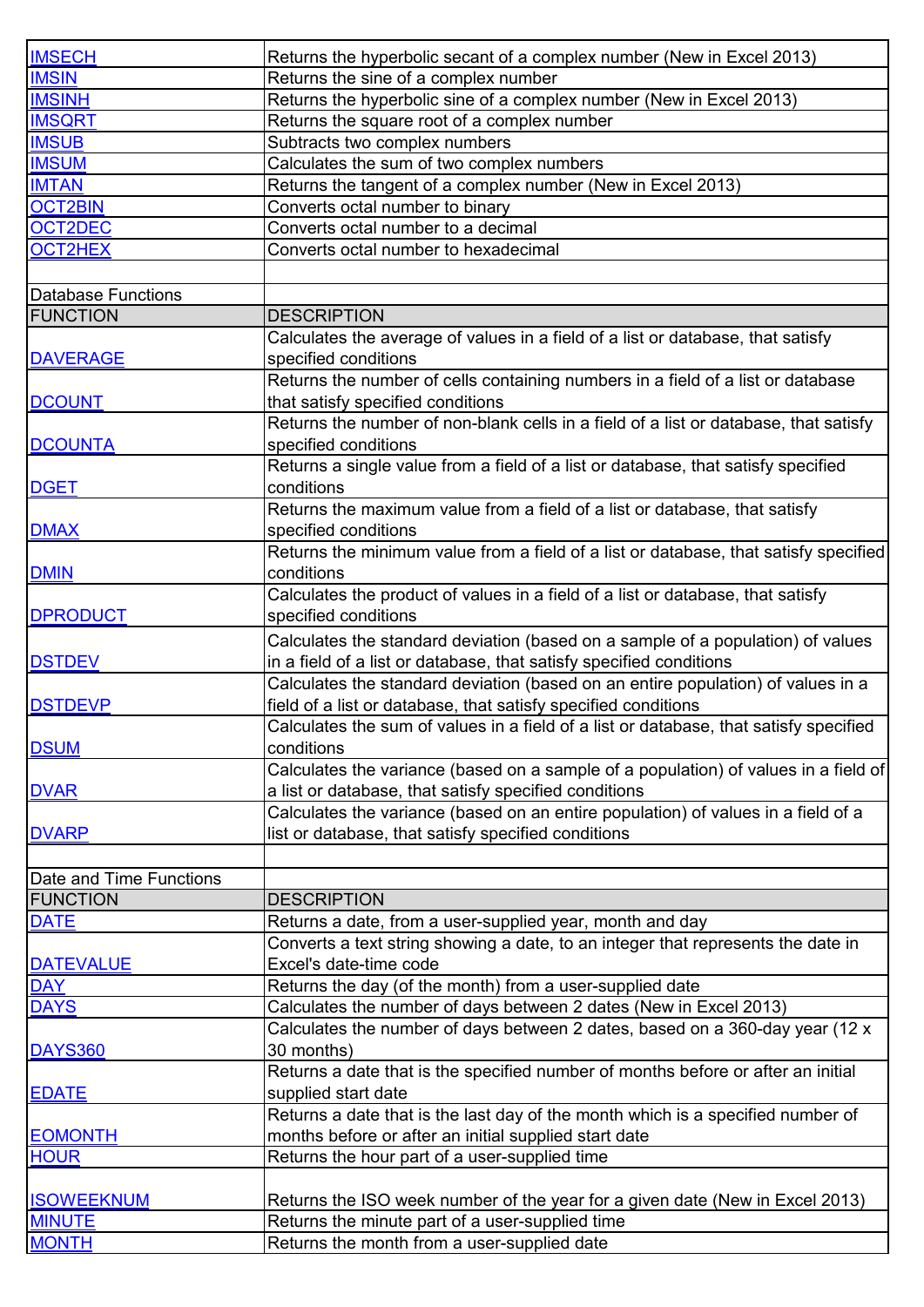|                            | Returns the number of whole networkdays (excluding weekends & holidays),            |
|----------------------------|-------------------------------------------------------------------------------------|
| <b>NETWORKDAYS</b>         | between two supplied dates                                                          |
|                            | Returns the number of whole networkdays (excluding weekends & holidays),            |
|                            | between two supplied dates, using parameters to specify weekend days (New in        |
| NETWORKDAYS.INTL           | Excel 2010)                                                                         |
| <b>NOW</b>                 | Returns the current date & time                                                     |
| <b>SECOND</b>              | Returns the seconds part of a user-supplied time                                    |
| <b>TIME</b>                | Returns a time, from a user-supplied hour, minute and second                        |
|                            | Converts a text string showing a time, to a decimal that represents the time in     |
| <b>TIMEVALUE</b>           | <b>Excel</b>                                                                        |
| <b>TODAY</b>               | Returns today's date                                                                |
| <b>WEEKDAY</b>             | Returns an integer representing the day of the week for a supplied date             |
|                            | Returns an integer representing the week number (from 1 to 53) of the year from     |
| <b>WEEKNUM</b>             | a user-supplied date                                                                |
|                            | Returns a date that is a supplied number of working days (excluding weekends &      |
| <b>WORKDAY</b>             | holidays) ahead of a given start date                                               |
|                            | Returns a date that is a supplied number of working days (excluding weekends &      |
|                            | holidays) ahead of a given start date, using supplied parameters to specify         |
| <b>WORKDAY.INTL</b>        | weekend days (New in Excel 2010)                                                    |
| <b>YEAR</b>                | Returns the year from a user-supplied date                                          |
|                            | Calculates the fraction of the year represented by the number of whole days         |
| <b>YEARFRAC</b>            | between two dates                                                                   |
|                            |                                                                                     |
| <b>Financial Functions</b> |                                                                                     |
| <b>FUNCTION</b>            | <b>DESCRIPTION</b>                                                                  |
| <b>ACCRINT</b>             | Calculates the accrued interest for a security that pays periodic interest          |
| <b>ACCRINTM</b>            | Calculates the accrued interest for a security that pays interest at maturity       |
|                            | Calculates the prorated linear depreciation of an asset for each accounting period  |
| <b>AMORDEGRC</b>           | (with depreciation coefficient applied, depending on the life of the asset)         |
|                            |                                                                                     |
| <b>AMORLINC</b>            | Calculates the prorated linear depreciation of an asset for each accounting period  |
|                            | Calculates the number of days from the beginning of the coupon period to the        |
| <b>COUPDAYBS</b>           | settlement date                                                                     |
|                            | Calculates the number of days in the coupon period that contains the settlement     |
| <b>COUPDAYS</b>            | date                                                                                |
|                            |                                                                                     |
| <b>COUPDAYSNC</b>          | Calculates the number of days from the settlement date to the next coupon date      |
| <b>COUPNCD</b>             | Returns the next coupon date after the settlement date                              |
|                            | Returns the number of coupons payable between the settlement date and               |
| <b>COUPNUM</b>             | maturity date                                                                       |
| <b>COUPPCD</b>             | Returns the previous coupon date, before the settlement date                        |
| <b>CUMIPMT</b>             | Calculates the cumulative interest paid between two specified periods               |
|                            |                                                                                     |
| <b>CUMPRINC</b>            | Calculates the cumulative principal paid on a loan, between two specified periods   |
|                            | Calculates the depreciation of an asset for a specified period, using the fixed-    |
| <b>DB</b>                  | declining balance method                                                            |
|                            | Calculates the depreciation of an asset for a specified period, using the double-   |
| DDB                        | declining balance method, or some other user-specified method                       |
| <b>DISC</b>                | Calculates the discount rate for a security                                         |
|                            | Converts a dollar price expressed as a fraction, into a dollar price expressed as a |
| <b>DOLLARDE</b>            | decimal                                                                             |
|                            | Converts a dollar price expressed as a decimal, into a dollar price expressed as a  |
| <b>DOLLARFR</b>            | fraction                                                                            |
|                            | Calculates the Macauley duration of a security with an assumed par value of         |
| <b>DURATION</b>            | \$100                                                                               |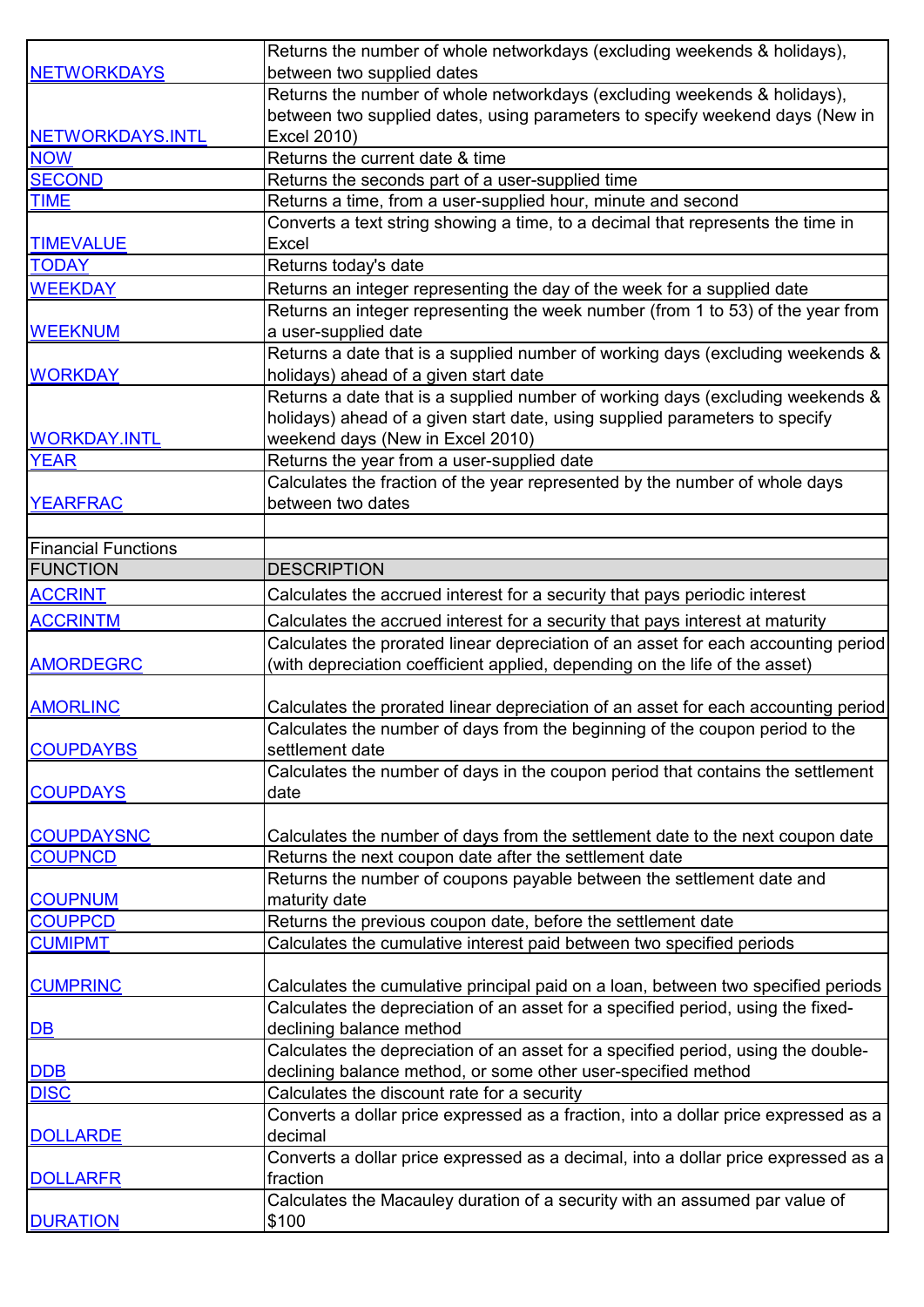|                   | Calculates the effective annual interest rate from a supplied Nominal interest rate     |
|-------------------|-----------------------------------------------------------------------------------------|
| <b>EFFECT</b>     | and number of periods                                                                   |
|                   | Calculates the future value of an investment with periodic constant payments and        |
| EV                | a constant interest rate                                                                |
|                   | Calculates the future value of an initial principal, after applying a series of         |
| <b>FVSCHEDULE</b> | compound interest rates                                                                 |
| <b>INTRATE</b>    | Calculates the interest rate for a fully invested security                              |
|                   | Calculates the interest payment for a given period of an investment, with periodic      |
| <b>IPMT</b>       | constant payments and a constant interest rate                                          |
| <b>IRR</b>        | Calculates the internal rate of return for a series of periodic cash flows              |
| <b>ISPMT</b>      | Returns the interest paid during a specified period of an investment                    |
|                   | Calculates the Macauley modified duration for a security with an assumed par            |
| <b>MDURATION</b>  | value of \$100                                                                          |
|                   | Calculates the internal rate of return for a series of periodic cash flows,             |
|                   | considering the cost of the investment and the interest on the reinvestment of          |
| <b>MIRR</b>       | cash                                                                                    |
|                   | Calculates the annual nominal interest rate from a supplied Effective interest rate     |
| <b>NOMINAL</b>    | and number of periods                                                                   |
|                   | Returns the number of periods for an investment with periodic constant payments         |
| <b>NPER</b>       | and a constant interest rate                                                            |
|                   | Calculates the net present value of an investment, based on a supplied discount         |
| <b>NPV</b>        | rate, and a series of periodic cash flows                                               |
| <b>ODDFPRICE</b>  | Calculates the price per \$100 face value of a security with an odd first period        |
| <b>ODDFYIELD</b>  | Calculates the yield of a security with an odd first period                             |
| <b>ODDLPRICE</b>  | Calculates the price per \$100 face value of a security with an odd last period         |
| <b>ODDLYIELD</b>  | Calculates the yield of a security with an odd last period                              |
|                   | Calculates the number of periods required for an investment to reach a specified        |
| <b>PDURATION</b>  | value (New in Excel 2013)                                                               |
|                   | Calculates the payments required to reduce a loan, from a supplied present value        |
| <b>PMT</b>        | to a specified future value                                                             |
|                   | Calculates the payment on the principal for a given investment, with periodic           |
| <b>PPMT</b>       | constant payments and a constant interest rate                                          |
|                   |                                                                                         |
| <b>PRICE</b>      | Calculates the price per \$100 face value of a security that pays periodic interest     |
| <b>PRICEDISC</b>  | Calculates the price per \$100 face value of a discounted security                      |
|                   | Calculates the price per \$100 face value of a security that pays interest at           |
| <b>PRICEMAT</b>   | maturity                                                                                |
|                   | Calculates the present value of an investment (i.e. the total amount that a series      |
| <b>PV</b>         | of future periodic constant payments is worth now)                                      |
|                   | Calculates the interest rate required to pay off a specified amount of a loan, or       |
| <b>RATE</b>       | reach a target amount on an investment over a given period                              |
| <b>RECEIVED</b>   | Calculates the amount received at maturity for a fully invested Security                |
|                   | Calculates the interest rate required for an investment to grow to a specified          |
| <b>RRI</b>        | future value (New in Excel 2013)                                                        |
| <b>SLN</b>        | Returns the straight-line depreciation of an asset for one period                       |
|                   |                                                                                         |
| <b>SYD</b>        | Returns the sum-of-years' digits depreciation of an asset for a specified period        |
| <b>TBILLEQ</b>    | Calculates the bond-equivalent yield for a treasury bill                                |
| <b>TBILLPRICE</b> | Calculates the price per \$100 face value for a treasury bill                           |
| <b>TBILLYIELD</b> | Calculates the yield for a treasury bill                                                |
|                   | Returns the depreciation of an asset for a specified period, (including partial         |
|                   | periods), using the double-declining balance method or another user-specified<br>method |
| <b>VDB</b>        |                                                                                         |
|                   | Calculates the internal rate of return for a schedule of cash flows occurring at a      |
| <b>XIRR</b>       | series of supplied dates                                                                |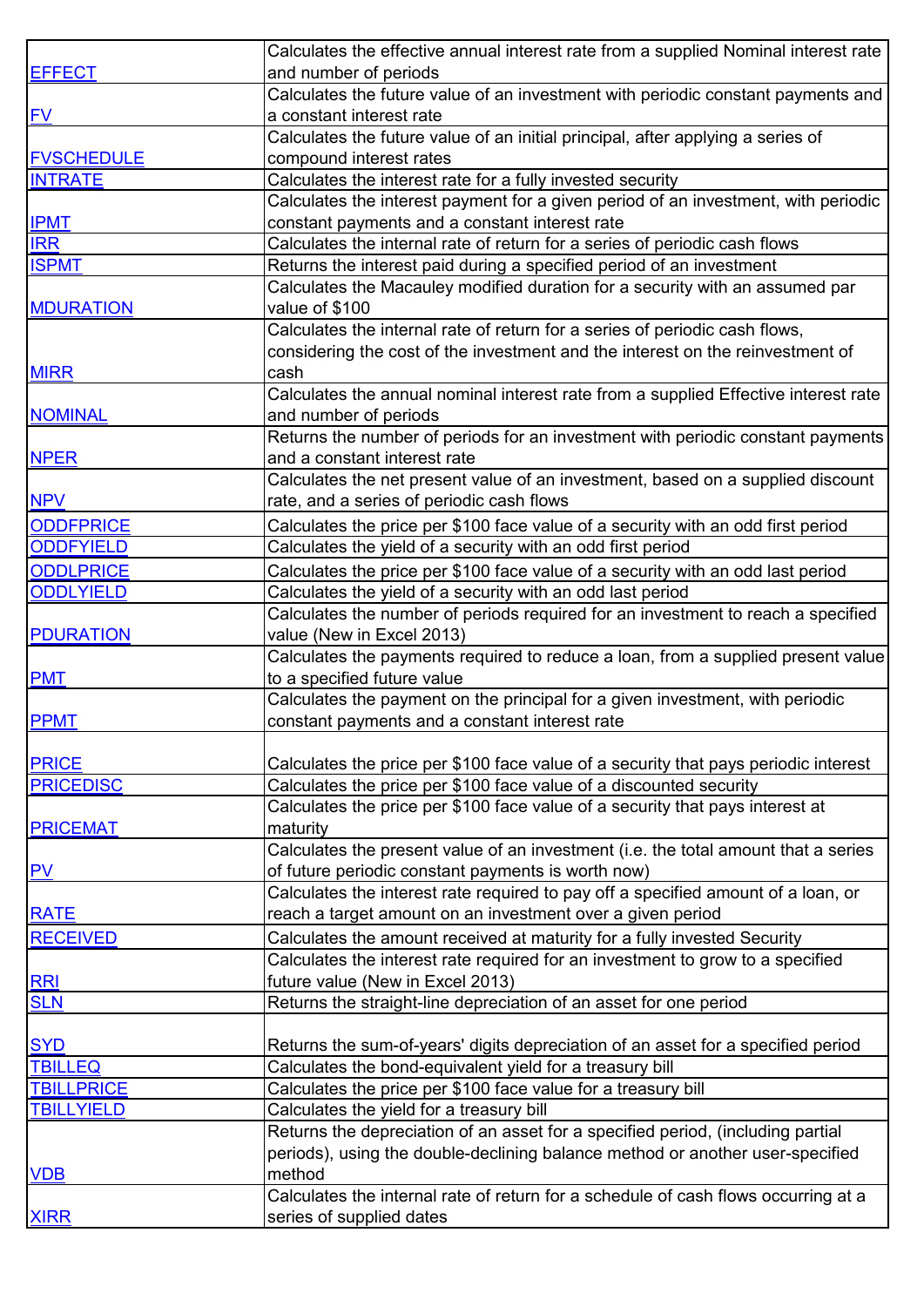|                              | Calculates the net present value for a schedule of cash flows occurring at a                                     |
|------------------------------|------------------------------------------------------------------------------------------------------------------|
| <b>XNPV</b>                  | series of supplied dates                                                                                         |
| <b>YIELD</b>                 | Calculates the yield of a security that pays periodic interest                                                   |
| <b>YIELDDISC</b>             | Calculates the annual yield of a discounted security                                                             |
| <b>YIELDMAT</b>              | Calculates the annual yield of a security that pays interest at maturity                                         |
|                              |                                                                                                                  |
| Information Functions        |                                                                                                                  |
| <b>FUNCTION</b>              | <b>DESCRIPTION</b>                                                                                               |
| <b>CELL</b>                  | Returns information about the contents, formatting or location of a given cell                                   |
|                              | Tests a supplied value and returns an integer relating to the supplied value's                                   |
| <b>ERROR.TYPE</b>            | error type                                                                                                       |
| <b>INFO</b>                  | Returns information about the current operating environment                                                      |
|                              | Tests if a supplied cell is blank (empty), and if so, returns TRUE; Otherwise,                                   |
| <b>ISBLANK</b>               | returns FALSE                                                                                                    |
|                              | Tests if an initial supplied value (or expression) returns an error (EXCEPT for the                              |
| <b>ISERR</b>                 | #N/A error) and if so, returns TRUE; Otherwise returns FALSE                                                     |
|                              | Tests if an initial supplied value (or expression) returns an error and if so, returns                           |
| <b>ISERROR</b>               | TRUE; Otherwise returns FALSE                                                                                    |
|                              | Tests if a supplied number (or expression) is an even number, and if so, returns                                 |
| <b>ISEVEN</b>                | TRUE; Otherwise, returns FALSE.                                                                                  |
|                              | Tests if a supplied cell contains a formula and if so, returns TRUE; Otherwise,                                  |
| <b>ISFORMULA</b>             | returns FALSE (New in Excel 2013)                                                                                |
|                              | Tests if a supplied value is a logical value, and if so, returns TRUE; Otherwise,                                |
| <b>ISLOGICAL</b>             | returns FALSE                                                                                                    |
|                              | Tests if an initial supplied value (or expression) returns the Excel #N/A error and                              |
| <b>ISNA</b>                  | if so, returns TRUE; Otherwise returns FALSE                                                                     |
|                              | Tests if a supplied value is text, and if it is NOT, returns TRUE; Otherwise,                                    |
| <b>ISNONTEXT</b>             | returns FALSE                                                                                                    |
|                              | Tests if a supplied value is a number, and if so, returns TRUE; Otherwise, returns                               |
| <b>ISNUMBER</b>              | FALSE.                                                                                                           |
|                              | Tests if a supplied number (or expression) is an odd number, and if so, returns                                  |
| <b>ISODD</b>                 | TRUE; Otherwise, returns FALSE.<br>Tests if a supplied value is a reference, and if so, returns TRUE; Otherwise, |
| <b>ISREF</b>                 | returns FALSE                                                                                                    |
|                              | Tests if a supplied value is text, and if so, returns TRUE; Otherwise, returns                                   |
| <b>ISTEXT</b>                | <b>FALSE</b>                                                                                                     |
|                              | Converts a non-number value to a number, a date to a serial number, the logical                                  |
| $\underline{\mathbf{N}}$     | value TRUE to 1 and all other values to 0                                                                        |
| <b>NA</b>                    | Returns the Excel #N/A error                                                                                     |
|                              |                                                                                                                  |
| <b>SHEET</b>                 | Returns the sheet number relating to a supplied reference (New in Excel 2013)                                    |
| <b>SHEETS</b>                | Returns the number of sheets in a reference (New in Excel 2013)                                                  |
| <b>TYPE</b>                  | Returns information about the data type of a supplied value                                                      |
|                              |                                                                                                                  |
| <b>Statistical Functions</b> |                                                                                                                  |
| <b>FUNCTION</b>              | <b>DESCRIPTION</b>                                                                                               |
| <b>AVEDEV</b>                | Returns the average of the absolute deviations of data points from their mean                                    |
| <b>AVERAGE</b>               | Returns the Average of a list of supplied numbers                                                                |
|                              |                                                                                                                  |
|                              | Returns the Average of a list of supplied numbers, counting text and the logical                                 |
| <b>AVERAGEA</b>              | value FALSE as the value 0 and counting the logical value TRUE as the value 1                                    |
|                              | Calculates the Average of the cells in a supplied range, that satisfy a given                                    |
| <b>AVERAGEIF</b>             | criteria (New in Excel 2007)                                                                                     |
|                              | Calculates the Average of the cells in a supplied range, that satisfy multiple                                   |
| <b>AVERAGEIFS</b>            | criteria (New in Excel 2007)                                                                                     |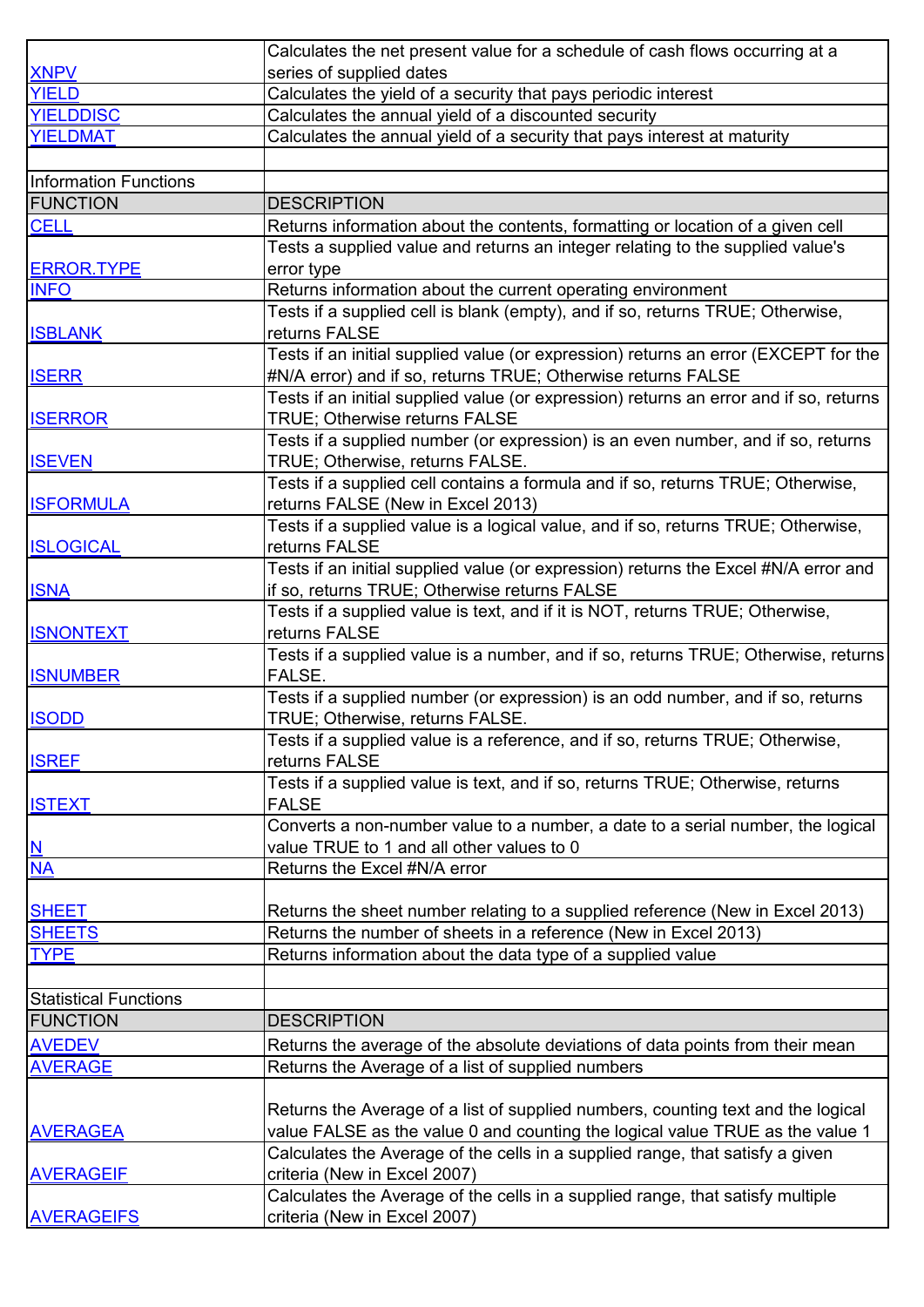|                         | Returns the cumulative beta distribution function or the beta probability density     |
|-------------------------|---------------------------------------------------------------------------------------|
| <b>BETA.DIST</b>        | function (New in Excel 2010 - replaces the Betadist function)                         |
|                         | Returns the inverse of the cumulative beta probability density function (New in       |
| <b>BETA.INV</b>         | Excel 2010 - replaces the Betainv function)                                           |
|                         | Returns the cumulative beta probability density function (Replaced by Beta.Dist       |
| <b>BETADIST</b>         | function in Excel 2010)                                                               |
|                         | Returns the inverse of the cumulative beta probability density function (Replaced     |
| <b>BETAINV</b>          | by Beta. Inv function in Excel 2010)                                                  |
|                         | Returns the individual term binomial distribution probability (New in Excel 2010 -    |
| <b>BINOM.DIST</b>       | replaces the Binomdist function)                                                      |
|                         | Returns the probability of a trial result using a binomial distribution (New in Excel |
| <b>BINOM.DIST.RANGE</b> | 2013)                                                                                 |
|                         | Returns the smallest value for which the cumulative binomial distribution is          |
|                         | greater than or equal to a criterion value (New in Excel 2010 - replaces the          |
| <b>BINOM.INV</b>        | Critbinom function)                                                                   |
|                         | Returns the individual term binomial distribution probability (Replaced by            |
| <b>BINOMDIST</b>        | Binom. Dist function in Excel 2010)                                                   |
|                         | Returns the right-tailed probability of the chi-squared distribution (Replaced by     |
| <b>CHIDIST</b>          | Chisq.Dist.Rt function in Excel 2010)                                                 |
|                         | Returns the inverse of the right-tailed probability of the chi-squared distribution   |
| <b>CHIINV</b>           | (Replaced by Chisq.Inv.Rt function in Excel 2010)                                     |
|                         | Returns the chi-squared distribution (probability density or cumulative distribution  |
| <b>CHISQ.DIST</b>       | function) (New in Excel 2010)                                                         |
|                         | Returns the right-tailed probability of the chi-squared distribution (New in Excel    |
| <b>CHISQ.DIST.RT</b>    | 2010 - replaces the Chidist function)                                                 |
|                         | Returns the inverse of the left-tailed probability of the chi-squared distribution    |
| <b>CHISQ.INV</b>        | (New in Excel 2010)                                                                   |
|                         | Returns the inverse of the right-tailed probability of the chi-squared distribution   |
| <b>CHISQ.INV.RT</b>     | (New in Excel 2010 - replaces the Chiinv function)                                    |
|                         | Returns the chi-squared statistical test for independence (New in Excel 2010 -        |
| <b>CHISQ.TEST</b>       | replaces the Chitest function)                                                        |
|                         | Returns the chi-squared statistical test for independence (Replaced by                |
| <b>CHITEST</b>          | Chisq. Test function in Excel 2010)                                                   |
|                         | Returns the confidence interval for a population mean, using a normal distribution    |
| <b>CONFIDENCE</b>       | (Replaced by Confidence. Norm function in Excel 2010)                                 |
|                         | Returns the confidence interval for a population mean, using a normal distribution    |
| <b>CONFIDENCE.NORM</b>  | (New in Excel 2010 - replaces the Confidence function)                                |
|                         | Returns the confidence interval for a population mean, using a Student's t            |
| <b>CONFIDENCE.T</b>     | distribution (New in Excel 2010)                                                      |
| <b>CORREL</b>           | Returns the correlation coefficient between two sets of values                        |
| <b>COUNT</b>            | Returns the number of numerical values in a supplied set of cells or values           |
| <b>COUNTA</b>           | Returns the number of non-blanks in a supplied set of cells or values                 |
| <b>COUNTBLANK</b>       | Returns the number of blank cells in a supplied range                                 |
| <b>COUNTIF</b>          | Returns the number of cells (of a supplied range), that satisfy a given criteria      |
|                         | Returns the number of cells (of a supplied range), that satisfy a set of given        |
| <b>COUNTIFS</b>         | criteria (New in Excel 2007)                                                          |
|                         | Returns population covariance (i.e. the average of the products of deviations for     |
|                         | each pair within two supplied data sets) (Replaced by Covariance.P function in        |
| <b>COVAR</b>            | Excel 2010)                                                                           |
|                         | Returns population covariance (i.e. the average of the products of deviations for     |
|                         | each pair within two supplied data sets) (New in Excel 2010 - replaces the Covar      |
| <b>COVARIANCE.P</b>     | function)                                                                             |
|                         | Returns sample covariance (i.e. the average of the products of deviations for         |
| <b>COVARIANCE.S</b>     | each pair within two supplied data sets) (New in Excel 2010)                          |
|                         |                                                                                       |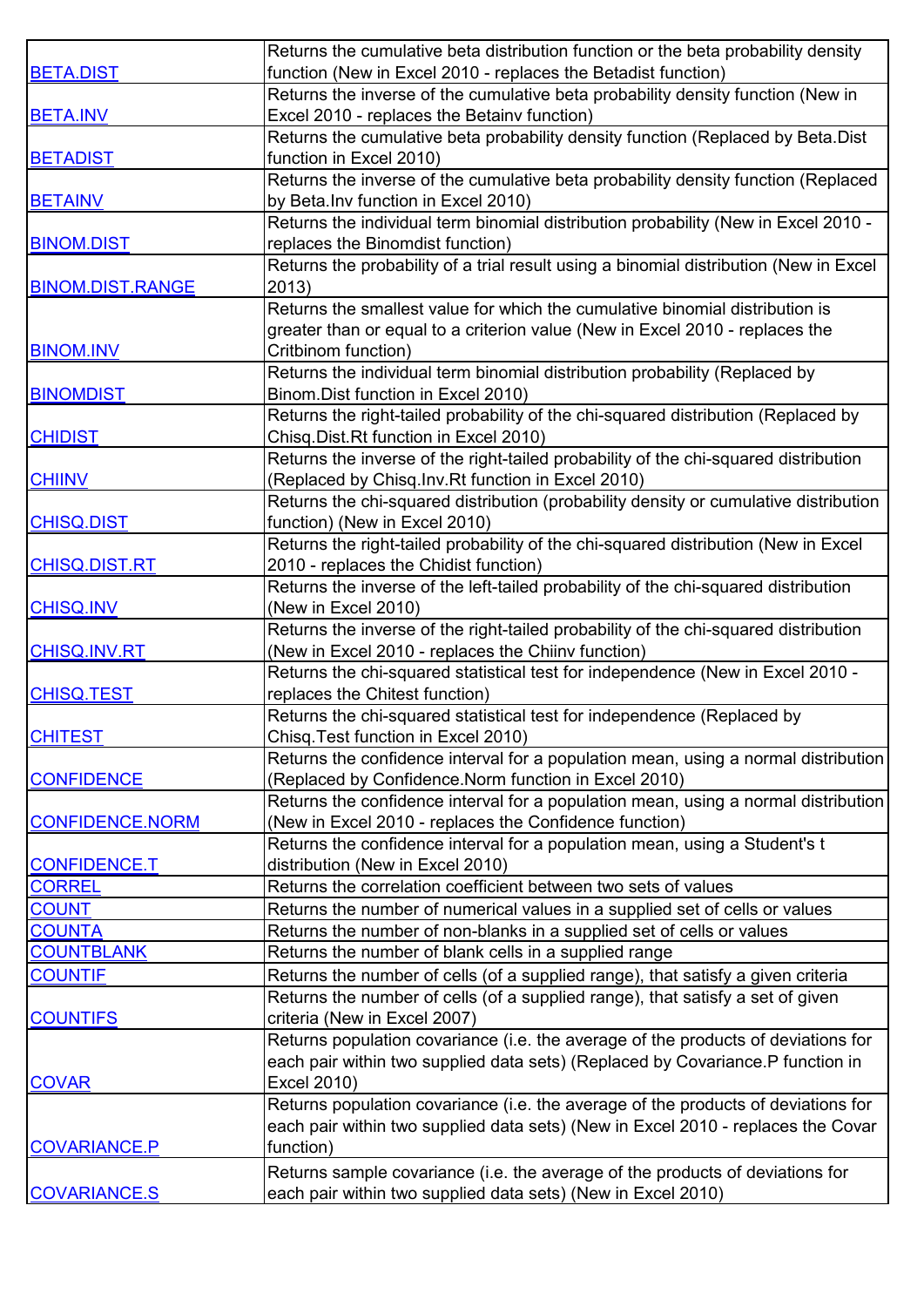|                          | Returns the smallest value for which the cumulative binomial distribution is            |
|--------------------------|-----------------------------------------------------------------------------------------|
|                          | greater than or equal to a criterion value (Replaced by Binom. Inv function in          |
| <b>CRITBINOM</b>         | Excel 2010)                                                                             |
|                          | Returns the sum of the squares of the deviations of a set of data points from their     |
| <b>DEVSQ</b>             | sample mean                                                                             |
|                          | Returns the exponential distribution (New in Excel 2010 - replaces the Expondist        |
| <b>EXPON.DIST</b>        | function)                                                                               |
|                          | Returns the exponential distribution (Replaced by Expon.Dist function in Excel          |
| <b>EXPONDIST</b>         | 2010)                                                                                   |
|                          | Returns the F probability distribution (probability density or cumulative distribution  |
| <b>F.DIST</b>            | function) (New in Excel 2010)                                                           |
|                          | Returns the right-tailed F probability distribution for two data sets (New in Excel     |
| <b>F.DIST.RT</b>         | 2010 - replaces the Fdist function)                                                     |
| F.INV                    | Returns the inverse of the Cumulative F distribution (New in Excel 2010)                |
|                          | Returns the inverse of the right-tailed F probability distribution for two data sets    |
| <b>F.INV.RT</b>          | (New in Excel 2010 - replaces the Finv function)                                        |
|                          | Returns the result of an F-Test for 2 supplied data sets (New in Excel 2010 -           |
| <b>F.TEST</b>            | replaces the Ftest function)                                                            |
|                          | Returns the right-tailed F probability distribution for two data sets (Replaced by      |
|                          | F.Dist.Rt function in Excel 2010)                                                       |
| <b>FDIST</b>             |                                                                                         |
|                          | Returns the inverse of the right-tailed F probability distribution for two data sets    |
| <b>FINV</b>              | (Replaced by F.Inv.Rt function in Excel 2010)                                           |
| <b>FISHER</b>            | Returns the Fisher transformation                                                       |
| <b>FISHERINV</b>         | Returns the inverse of the Fisher transformation                                        |
|                          | Predicts a future point on a linear trend line fitted to a supplied set of x- and y-    |
| <b>FORECAST</b>          | values (Replaced by Forecast.Linear function in Excel 2016)                             |
|                          | Uses an exponential smoothing algorithm to predict a future value on a timeline,        |
|                          | based on a series of existing values (New in Excel 2016 - not available in Excel        |
| <b>FORECAST.ETS</b>      | 2016 for Mac)                                                                           |
|                          | Returns a confidence interval for a forecast value at a specified target date (New      |
| FORECAST.ETS.CONFINT     | in Excel 2016 - not available in Excel 2016 for Mac)                                    |
|                          | Returns the length of the repetitive pattern Excel detects for a specified time         |
|                          | FORECAST.ETS.SEASONALI series (New in Excel 2016 - not available in Excel 2016 for Mac) |
|                          | Returns a statistical value relating to a time series forecasting (New in Excel 2016)   |
| <b>FORECAST.ETS.STAT</b> | - not available in Excel 2016 for Mac)                                                  |
|                          | Predicts a future point on a linear trend line fitted to a supplied set of x- and y-    |
|                          | values (New in Excel 2016 (not Excel 2016 for Mac) - replaces the Forecast              |
| <b>FORECAST.LINEAR</b>   | function)                                                                               |
|                          | Returns an array showing the number of values from a supplied array, which fall         |
| <b>FREQUENCY</b>         | into specified ranges                                                                   |
|                          | Returns the result of an F-Test for 2 supplied data sets (Replaced by F.Test            |
| <b>FTEST</b>             | function in Excel 2010)                                                                 |
| <b>GAMMA</b>             | Return the gamma function value for a supplied number (New in Excel 2013)               |
|                          | Returns the gamma distribution (New in Excel 2010 - replaces the Gammadist              |
| <b>GAMMA.DIST</b>        | function)                                                                               |
|                          | Returns the inverse gamma cumulative distribution (New in Excel 2010 - replaces         |
| <b>GAMMA.INV</b>         | the Gammainv function)                                                                  |
|                          | Returns the gamma distribution (Replaced by Gamma. Dist function in Excel               |
| <b>GAMMADIST</b>         | 2010)                                                                                   |
|                          | Returns the inverse gamma cumulative distribution (Replaced by Gamma. Inv               |
| <b>GAMMAINV</b>          | function in Excel 2010)                                                                 |
| <b>GAMMALN</b>           | Calculates the natural logarithm of the gamma function for a supplied value             |
|                          | Returns the natural logarithm of the gamma function for a supplied value (New in        |
| <b>GAMMALN.PRECISE</b>   | Excel 2010)                                                                             |
|                          |                                                                                         |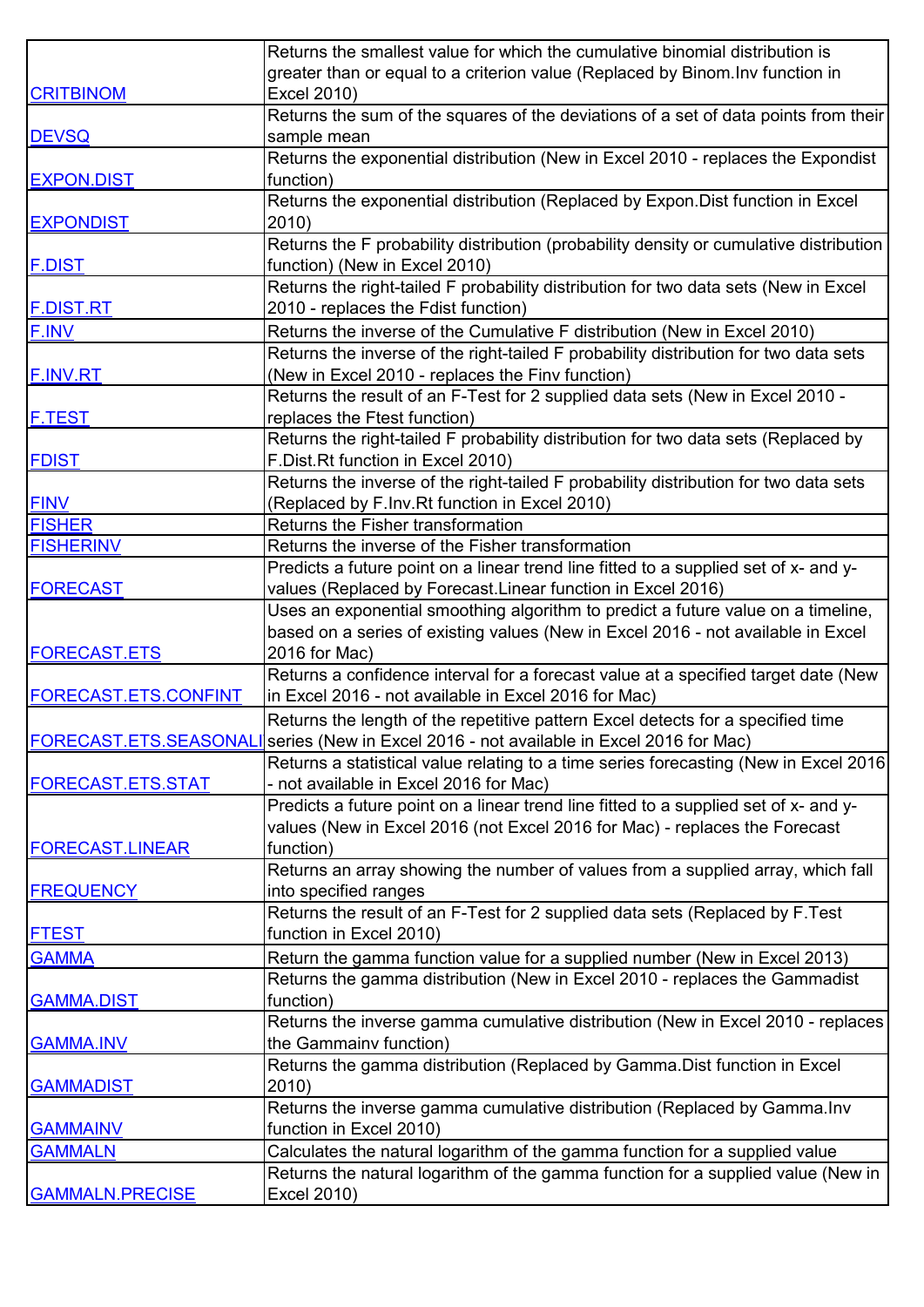|                     | Calculates the probability that a member of a standard normal population will fall       |
|---------------------|------------------------------------------------------------------------------------------|
| <b>GAUSS</b>        | between the mean and z standard deviations from the mean (New in Excel 2013)             |
| <b>GEOMEAN</b>      | Returns the geometric mean of a set of supplied numbers                                  |
|                     | Returns numbers in a exponential growth trend, based on a set of supplied x-             |
| <b>GROWTH</b>       | and y- values                                                                            |
| <b>HARMEAN</b>      | Returns the harmonic mean of a set of supplied numbers                                   |
|                     | Returns the hypergeometric distribution (New in Excel 2010 - replaces the                |
| <b>HYPGEOM.DIST</b> | Hypgeomdist function)                                                                    |
|                     | Returns the hypergeometric distribution (Replaced by Hypgeom.Dist function in            |
| <b>HYPGEOMDIST</b>  | Excel 2010)                                                                              |
|                     | Calculates the best fit regression line, through a supplied series of x- and y-          |
| <b>INTERCEPT</b>    | values and returns the value at which this line intercepts the y-axis                    |
| <b>KURT</b>         | Returns the kurtosis of a data set                                                       |
|                     | Returns the Kth LARGEST value from a list of supplied numbers, for a given               |
| <b>LARGE</b>        | value K                                                                                  |
|                     | Returns statistical information describing the trend of the line of best fit, through a  |
| <b>LINEST</b>       | supplied series of x- and y- values                                                      |
|                     | Returns the parameters of an exponential trend for a supplied set of x- and y-           |
| <b>LOGEST</b>       | values                                                                                   |
|                     | Returns the inverse of the lognormal distribution (Replaced by Lognorm.Inv               |
| <b>LOGINV</b>       | function in Excel 2010)                                                                  |
|                     | Returns the log-normal probability density function or the cumulative log- normal        |
| LOGNORM.DIST        | distribution (New in Excel 2010 - replaces the Lognormdist function)                     |
|                     | Returns the inverse of the lognormal distribution (New in Excel 2010 - replaces          |
| LOGNORM.INV         | the Loginv function)                                                                     |
|                     | Returns the cumulative log-normal distribution (Replaced by Lognorm. Dist                |
| <b>LOGNORMDIST</b>  | function in Excel 2010)                                                                  |
| <b>MAX</b>          | Returns the largest value from a list of supplied numbers                                |
|                     | Returns the largest value from a list of supplied values, counting text and the          |
|                     | logical value FALSE as the value 0 and counting the logical value TRUE as the            |
| <b>MAXA</b>         | value 1                                                                                  |
|                     | Returns the largest value from a subset of values in a list that are specified           |
|                     | according to one or more criteria. (New in Excel 2016 - not available in Excel           |
| <b>MAXIFS</b>       | 2016 for Mac)                                                                            |
| <b>MEDIAN</b>       | Returns the Median (the middle value) of a list of supplied numbers                      |
| <b>MIN</b>          | Returns the smallest value from a list of supplied numbers                               |
|                     | Returns the smallest value from a list of supplied values, counting text and the         |
|                     | logical value FALSE as the value 0 and counting the logical value TRUE as the<br>value 1 |
| <b>MINA</b>         | Returns the smallest value from a subset of values in a list that are specified          |
|                     | according to one or more criteria. (New in Excel 2016 - not available in Excel           |
| <b>MINIFS</b>       | 2016 for Mac)                                                                            |
|                     | Returns the Mode (the most frequently occurring value) of a list of supplied             |
| <b>MODE</b>         | numbers (Replaced by Mode.Sngl function in Excel 2010)                                   |
|                     | Returns a vertical array of the most frequently occurring values in an array or          |
| <b>MODE.MULT</b>    | range of data (New in Excel 2010)                                                        |
|                     | Returns the Mode (the most frequently occurring value) of a list of supplied             |
| <b>MODE.SNGL</b>    | numbers (New in Excel 2010 - replaces the Mode function)                                 |
|                     | Returns the negative binomial distribution (New in Excel 2010 - replaces the             |
| NEGBINOM.DIST       | <b>Negbinomdist function)</b>                                                            |
|                     | Returns the negative binomial distribution (Replaced by Negbinom.Dist function           |
| <b>NEGBINOMDIST</b> | in Excel 2010)                                                                           |
|                     | Returns the normal cumulative distribution (New in Excel 2010 - replaces the             |
| NORM.DIST           | Normdist function)                                                                       |
|                     | Returns the inverse of the normal cumulative distribution (New in Excel 2010 -           |
| <b>NORM.INV</b>     | replaces the Norminv function)                                                           |
|                     |                                                                                          |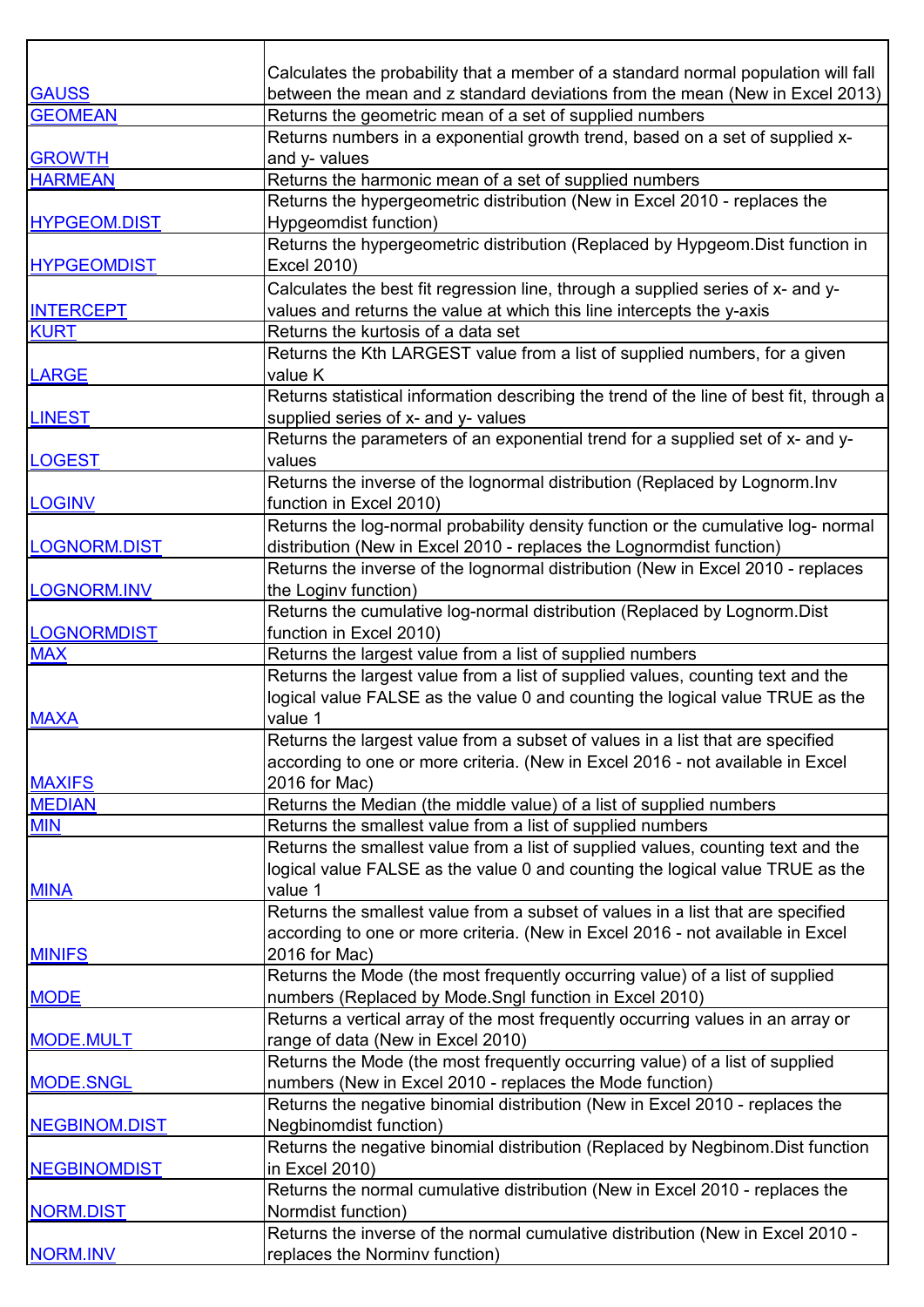|                        | Returns the standard normal cumulative distribution (New in Excel 2010 -             |
|------------------------|--------------------------------------------------------------------------------------|
| <b>NORM.S.DIST</b>     | replaces the Normsdist function)                                                     |
|                        | Returns the inverse of the standard normal cumulative distribution (New in Excel     |
| NORM.S.INV             | 2010 - replaces the Normsinv function)                                               |
|                        | Returns the normal cumulative distribution (Replaced by Norm.Dist function in        |
| <b>NORMDIST</b>        | Excel 2010)                                                                          |
|                        | Returns the inverse of the normal cumulative distribution (Replaced by Norm.Inv      |
| <b>NORMINV</b>         | function in Excel 2010)                                                              |
|                        | Returns the standard normal cumulative distribution (Replaced by Norm.S.Dist         |
| <b>NORMSDIST</b>       | function in Excel 2010)                                                              |
|                        | Returns the inverse of the standard normal cumulative distribution (Replaced by      |
| <b>NORMSINV</b>        | Norm.S.Inv function in Excel 2010)                                                   |
| <b>PEARSON</b>         | Returns the Pearson product moment correlation coefficient                           |
|                        | Returns the K'th percentile of values in a supplied range, where K is in the range   |
| <b>PERCENTILE</b>      | 0 - 1 (inclusive) (Replaced by Percentile. Inc function in Excel 2010)               |
|                        | Returns the K'th percentile of values in a supplied range, where K is in the range   |
| <b>PERCENTILE.EXC</b>  | 0 - 1 (exclusive) (New in Excel 2010)                                                |
|                        |                                                                                      |
|                        | Returns the K'th percentile of values in a supplied range, where K is in the range   |
| <b>PERCENTILE.INC</b>  | 0 - 1 (inclusive) (New in Excel 2010 - replaces the Percentile function)             |
|                        | Returns the rank of a value in a data set, as a percentage (0 - 1 inclusive)         |
| <b>PERCENTRANK</b>     | (Replaced by Percentrank. Inc function in Excel 2010)                                |
|                        | Returns the rank of a value in a data set, as a percentage (0 - 1 exclusive) (New    |
| <b>PERCENTRANK.EXC</b> | in Excel 2010)                                                                       |
|                        | Returns the rank of a value in a data set, as a percentage (0 - 1 inclusive) (New    |
| <b>PERCENTRANK.INC</b> | in Excel 2010 - replaces the Percentrank function)                                   |
| <b>PERMUT</b>          | Returns the number of permutations for a given number of objects                     |
|                        | Returns the number of permutations for a given number of objects (with               |
| <b>PERMUTATIONA</b>    | repetitions) that can be selected from the total objects (New in Excel 2013)         |
|                        | Returns the value of the density function for a standard normal distribution, for a  |
| PHI                    | supplied number (New in Excel 2013)                                                  |
|                        | Returns the Poisson distribution (Replaced by Poisson. Dist function in Excel        |
| <b>POISSON</b>         | 2010)                                                                                |
|                        | Returns the Poisson distribution (New in Excel 2010 - replaces the Poisson           |
| POISSON.DIST           | function)                                                                            |
| <b>PROB</b>            | Returns the probablity that values in a supplied range are within given limits       |
|                        |                                                                                      |
|                        | Returns the specified quartile of a set of supplied numbers, based on percentile     |
| <b>QUARTILE</b>        | value 0 - 1 (inclusive) (Replaced by Quartile. Inc function in Excel 2010)           |
|                        | Returns the specified quartile of a set of supplied numbers, based on percentile     |
| <b>QUARTILE.EXC</b>    | value 0 - 1 (exclusive) (New in Excel 2010)                                          |
|                        |                                                                                      |
|                        | Returns the specified quartile of a set of supplied numbers, based on percentile     |
| <b>QUARTILE.INC</b>    | value 0 - 1 (inclusive) (New in Excel 2010 - replaces the Quartile function)         |
|                        | Returns the statistical rank of a given value, within a supplied array of values     |
| <b>RANK</b>            | (Replaced by Rank. Eq function in Excel 2010)                                        |
|                        | Returns the statistical rank of a given value, within a supplied array of values (if |
|                        | more than one value has same rank, the average rank is returned) (New in Excel       |
| <b>RANK.AVG</b>        | 2010)                                                                                |
|                        | Returns the Mode (the most frequently occurring value) of a list of supplied         |
|                        | numbers (if more than one value has same rank, the top rank of that set is           |
| <b>RANK.EQ</b>         | returned) (New in Excel 2010 - replaces the Rank function)                           |
| <b>RSQ</b>             | Returns the square of the Pearson product moment correlation coefficient             |
| <b>SKEW</b>            | Returns the skewness of a distribution                                               |
|                        | Returns the skewness of a distribution based on a population (New in Excel           |
| <b>SKEW.P</b>          | 2013)                                                                                |
|                        |                                                                                      |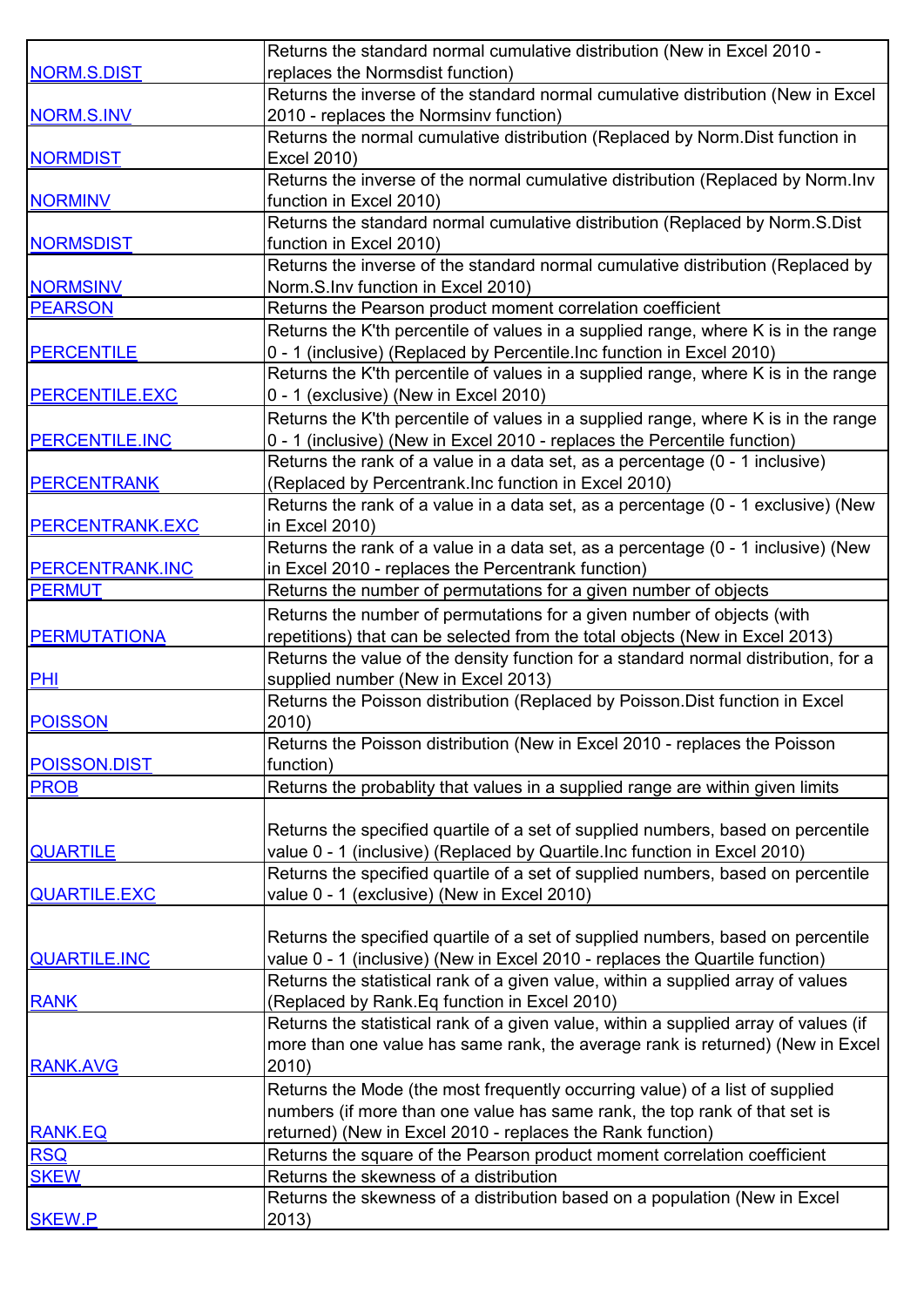|                    | Returns the slope of the linear regression line through a supplied series of x- and           |
|--------------------|-----------------------------------------------------------------------------------------------|
| <b>SLOPE</b>       | y- values                                                                                     |
|                    | Returns the Kth SMALLEST value from a list of supplied numbers, for a given                   |
| <b>SMALL</b>       | value K                                                                                       |
| <b>STANDARDIZE</b> | Returns a normalized value                                                                    |
|                    | Returns the standard deviation of a supplied set of values (which represent a                 |
| <b>STDEV</b>       | sample of a population) (Replaced by Stdev.S function in Excel 2010)                          |
|                    | Returns the standard deviation of a supplied set of values (which represent an                |
| STDEV.P            | entire population) (New in Excel 2010 - replaces the Stdevp function)                         |
|                    | Returns the standard deviation of a supplied set of values (which represent a                 |
| <b>STDEV.S</b>     | sample of a population) (New in Excel 2010 - replaces the Stdev function)                     |
|                    | Returns the standard deviation of a supplied set of values (which represent a                 |
|                    | sample of a population), counting text and the logical value FALSE as the value 0             |
| <b>STDEVA</b>      | and counting the logical value TRUE as the value 1                                            |
|                    | Returns the standard deviation of a supplied set of values (which represent an                |
| <b>STDEVP</b>      | entire population) (Replaced by Stdev.P function in Excel 2010)                               |
|                    | Returns the standard deviation of a supplied set of values (which represent an                |
|                    | entire population), counting text and the logical value FALSE as the value 0 and              |
| <b>STDEVPA</b>     | counting the logical value TRUE as the value 1                                                |
|                    | Returns the standard error of the predicted y-value for each x in the regression              |
| <b>STEYX</b>       | line for a set of supplied x- and y- values                                                   |
|                    | Returns the Student's T-distribution (probability density or cumulative distribution          |
| <b>T.DIST</b>      | function) (New in Excel 2010)                                                                 |
|                    | Returns the two-tailed Student's T-distribution (New in Excel 2010 - replaces the             |
| <b>T.DIST.2T</b>   | Tdist function)                                                                               |
|                    | Returns the right-tailed Student's T-distribution (New in Excel 2010 - replaces the           |
| <b>T.DIST.RT</b>   | Tdist function)                                                                               |
|                    |                                                                                               |
| <b>T.INV</b>       | Returns the left-tailed inverse of the Student's T-distribution (New in Excel 2010)           |
|                    | Returns the two-tailed inverse of the Student's T-distribution (New in Excel 2010 -           |
| T.INV.2T           | replaces the Tinv function)                                                                   |
|                    | Returns the probability associated with a Student's T-Test (New in Excel 2010 -               |
| <b>T.TEST</b>      | replaces the Ttest function)                                                                  |
|                    | Returns the Student's T-distribution (Replaced by T.Dist.2t & T.Dist.Rt functions             |
| <b>TDIST</b>       | in Excel 2010)<br>Returns the two-tailed inverse of the Student's T-distribution (Replaced by |
| <b>TINV</b>        | T.Inv.2t function in Excel 2010)                                                              |
|                    | Calculates the trend line through a given set of y-values and returns additional y-           |
| <b>TREND</b>       | values for a supplied set of new x-values                                                     |
| <b>TRIMMEAN</b>    | Returns the mean of the interior of a supplied set of values                                  |
|                    | Returns the probability associated with a Student's T-Test (Replaced by T.Test                |
| <b>TTEST</b>       | function in Excel 2010)                                                                       |
|                    | Returns the variance of a supplied set of values (which represent a sample of a               |
| <b>VAR</b>         | population) (Replaced by Var.S function in Excel 2010)                                        |
|                    | Returns the variance of a supplied set of values (which represent an entire                   |
| <b>VAR.P</b>       | population) (New in Excel 2010 - replaces the Varp function)                                  |
|                    | Returns the variance of a supplied set of values (which represent a sample of a               |
| <b>VAR.S</b>       | population) (New in Excel 2010 - replaces the Var function)                                   |
|                    | Returns the variance of a supplied set of values (which represent a sample of a               |
|                    | population), counting text and the logical value FALSE as the value 0 and                     |
| <b>VARA</b>        | counting the logical value TRUE as the value 1                                                |
|                    | Returns the variance of a supplied set of values (which represent an entire                   |
| <b>VARP</b>        | population) (Replaced by Var.P function in Excel 2010)                                        |
|                    | Returns the variance of a supplied set of values (which represent an entire                   |
|                    | population), counting text and the logical value FALSE as the value 0 and                     |
| <b>VARPA</b>       | counting the logical value TRUE as the value 1                                                |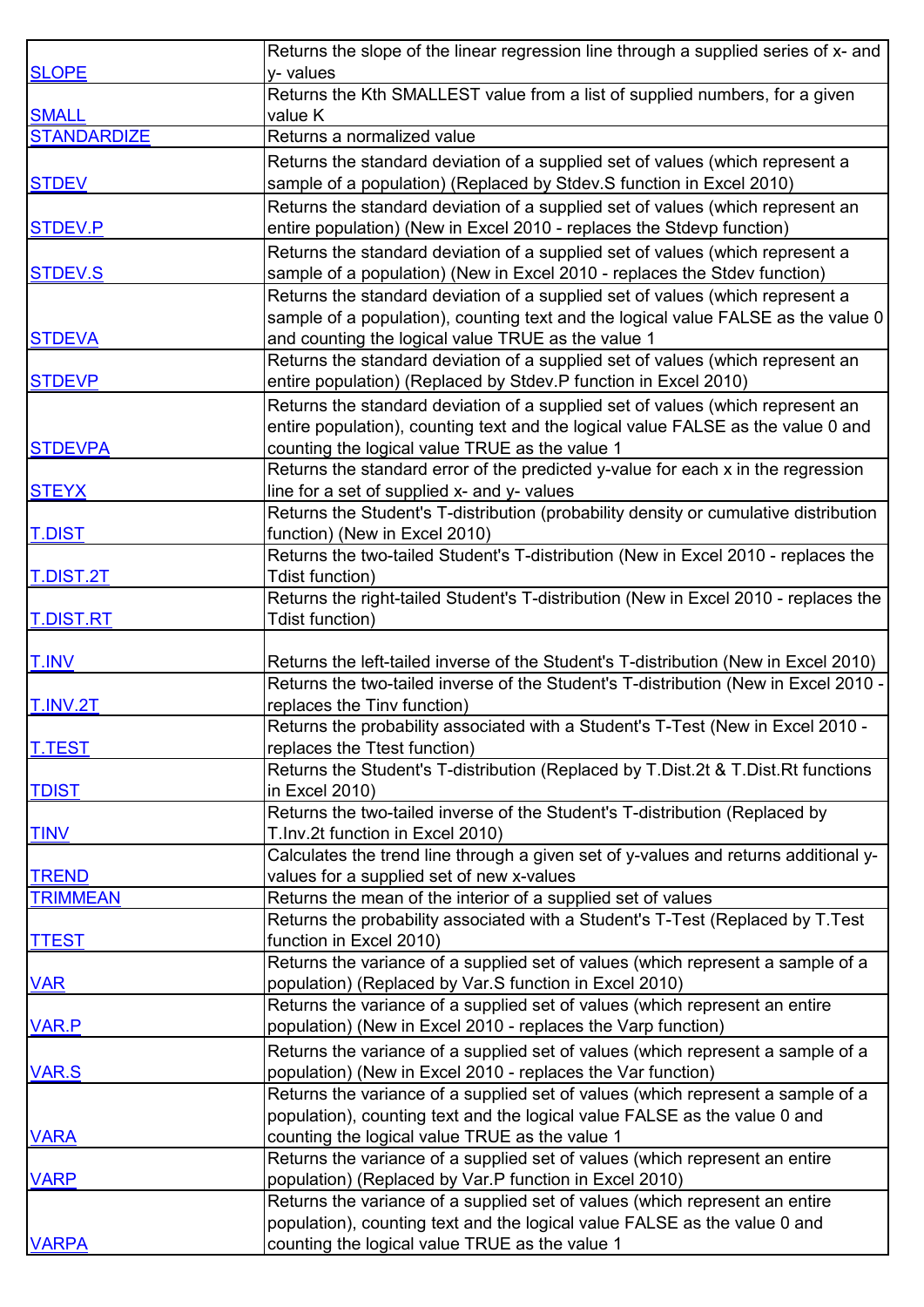| <b>WEIBULL</b>        | Returns the Weibull distribution (Replaced by Weibull Dist function in Excel 2010)     |
|-----------------------|----------------------------------------------------------------------------------------|
|                       | Returns the Weibull distribution (New in Excel 2010 - replaces the Weibull             |
| <b>WEIBULL.DIST</b>   | function)                                                                              |
|                       | Returns the one-tailed probability value of a z-test (New in Excel 2010 - replaces     |
| Z.TEST                | the Ztest function)                                                                    |
|                       | Returns the one-tailed probability value of a z-test (Replaced by Z.Test function      |
| <b>ZTEST</b>          | in Excel 2010)                                                                         |
|                       |                                                                                        |
| <b>Text Functions</b> |                                                                                        |
| <b>FUNCTION</b>       | <b>DESCRIPTION</b>                                                                     |
| <b>BAHTTEXT</b>       | Converts a number, plus the suffix "Baht" into Thai text                               |
| <b>CHAR</b>           | Returns the character that corresponds to a supplied numeric value                     |
| <b>CLEAN</b>          | Removes all non-printable characters from a supplied text string                       |
| <b>CODE</b>           | Returns the numeric code for the first character of a supplied string                  |
|                       | Joins together two or more text strings (New in Excel 2016 (not Excel 2016 for         |
| <b>CONCAT</b>         | Mac) - replaces the Concatenate function)                                              |
|                       | Joins together two or more text strings (Replaced by Concat function in Excel          |
| <b>CONCATENATE</b>    | 2016)                                                                                  |
|                       |                                                                                        |
| <b>DOLLAR</b>         | Converts a supplied number into text, using a currency format                          |
|                       | Tests if two supplied text strings are exactly the same and if so, returns TRUE;       |
| <b>EXACT</b>          | Otherwise, returns FALSE. (case-sensitive)                                             |
|                       | Returns the position of a supplied character or text string from within a supplied     |
| <b>FIND</b>           | text string (case-sensitive)                                                           |
|                       | Rounds a supplied number to a specified number of decimal places, and then             |
| <b>FIXED</b>          | converts this into text                                                                |
|                       |                                                                                        |
| <b>LEFT</b>           | Returns a specified number of characters from the start of a supplied text string      |
| <b>LEN</b>            | Returns the length of a supplied text string                                           |
| <b>LOWER</b>          | Converts all characters in a supplied text string to lower case                        |
|                       | Returns a specified number of characters from the middle of a supplied text            |
| <b>MID</b>            | string                                                                                 |
| <b>NUMBERVALUE</b>    | Converts text to a number, in a locale-independent way (New in Excel 2013)             |
|                       |                                                                                        |
|                       | Converts all characters in a supplied text string to proper case (i.e. letters that do |
| <b>PROPER</b>         | not follow another letter are upper case and all other characters are lower case)      |
|                       | Replaces all or part of a text string with another string (from a user supplied        |
| <b>REPLACE</b>        | position)                                                                              |
|                       | Returns a string consisting of a supplied text string, repeated a specified number     |
| <b>REPT</b>           | of times                                                                               |
|                       |                                                                                        |
| <b>RIGHT</b>          | Returns a specified number of characters from the end of a supplied text string        |
|                       | Returns the position of a supplied character or text string from within a supplied     |
| <b>SEARCH</b>         | text string (non-case-sensitive)                                                       |
|                       | Substitutes all occurrences of a search text string, within an original text string,   |
| <b>SUBSTITUTE</b>     | with the supplied replacement text                                                     |
|                       | Tests whether a supplied value is text and if so, returns the supplied text; If not,   |
| T                     | returns an empty text string.                                                          |
| <b>TEXT</b>           | Converts a supplied value into text, using a user-specified format                     |
|                       | Joins together two or more text strings, separated by a delimiter (New in Excel        |
| <b>TEXTJOIN</b>       | 2016 - not available in Excel 2016 for Mac)                                            |
| <b>TRIM</b>           | Removes duplicate spaces, and spaces at the start and end of a text string             |
|                       | Returns the Unicode character that is referenced by the given numeric value            |
| <b>UNICHAR</b>        | (New in Excel 2013)                                                                    |
|                       | Returns the number (code point) corresponding to the first character of a              |
| <b>UNICODE</b>        | supplied text string (New in Excel 2013)                                               |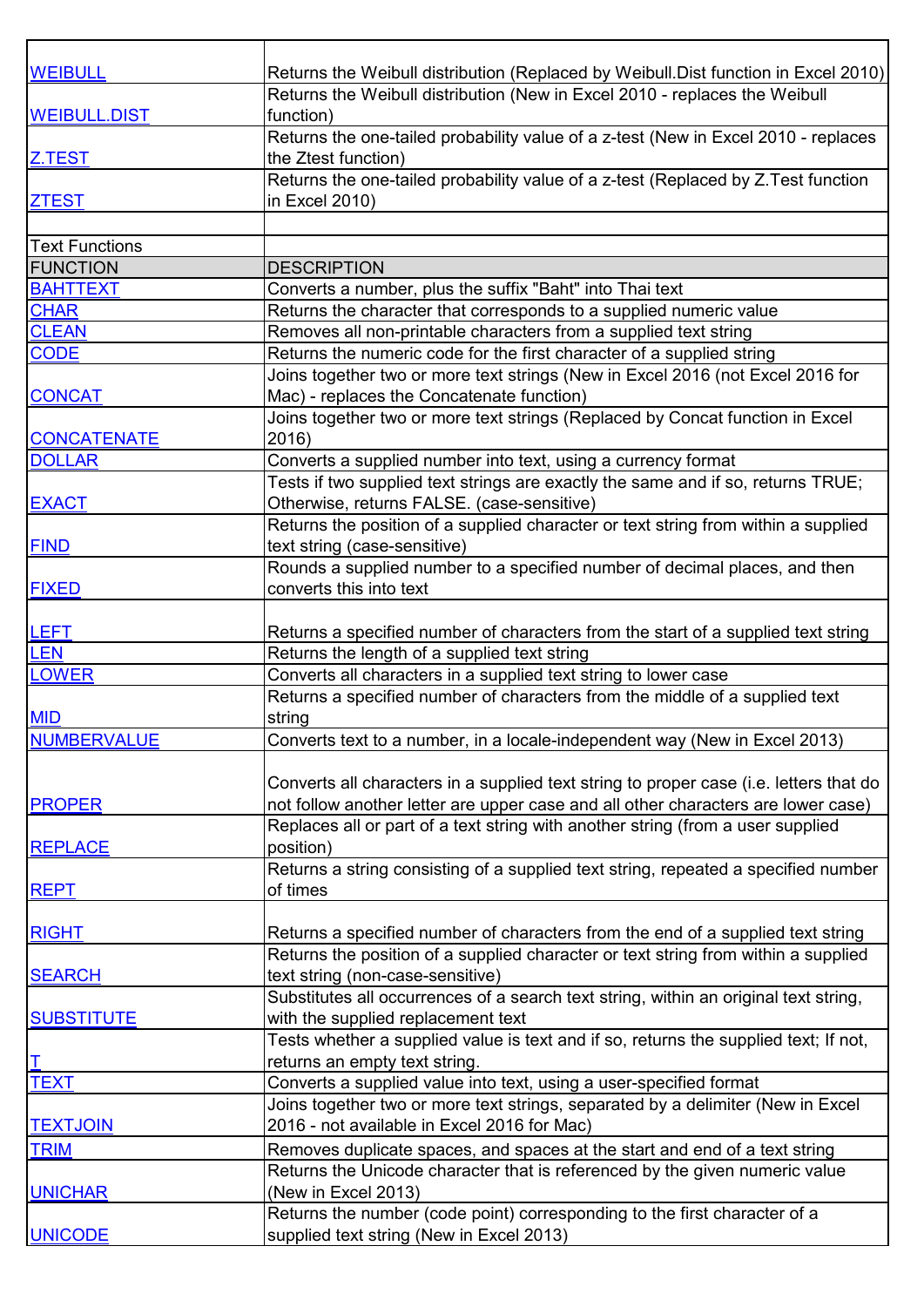| <b>UPPER</b>                                      | Converts all characters in a supplied text string to upper case                       |
|---------------------------------------------------|---------------------------------------------------------------------------------------|
| <b>VALUE</b>                                      | Converts a text string into a numeric value                                           |
|                                                   |                                                                                       |
|                                                   |                                                                                       |
| <b>Math and Trig Functions</b><br><b>FUNCTION</b> |                                                                                       |
|                                                   | <b>DESCRIPTION</b>                                                                    |
| <b>ABS</b>                                        | Returns the absolute value (i.e. the modulus) of a supplied number                    |
| <b>ACOS</b>                                       | Returns the Arccosine of a number                                                     |
| <b>ACOSH</b>                                      | Returns the inverse hyperbolic cosine of a number                                     |
| <b>ACOT</b>                                       | Returns the arccotangent of a number (New in Excel 2013)                              |
| <b>ACOTH</b>                                      | Returns the hyperbolic arccotangent of a number (New in Excel 2013)                   |
|                                                   | Performs a specified calculation (e.g. the sum, product, average, etc.) for a list or |
|                                                   | database, with the option to ignore hidden rows and error values (New in Excel        |
| <b>AGGREGATE</b>                                  | 2010)                                                                                 |
| <b>ARABIC</b>                                     | Converts a Roman numeral to an Arabic numeral (New in Excel 2013)                     |
| <b>ASIN</b>                                       | Returns the Arcsine of a number                                                       |
| <b>ASINH</b>                                      | Returns the Inverse Hyperbolic Sine of a number                                       |
| <b>ATAN</b>                                       | Returns the Arctangent of a given number                                              |
| ATAN <sub>2</sub>                                 | Returns the Arctangent of a given pair of x and y coordinates                         |
| <b>ATANH</b>                                      | Returns the Inverse Hyperbolic Tangent of a given number                              |
|                                                   | Converts a number into a text representation, with the supplied base (New in          |
| <b>BASE</b>                                       | Excel 2013)                                                                           |
|                                                   | Rounds a number away from zero (i.e. rounds a positive number up and a                |
| <b>CEILING</b>                                    | negative number down), to a multiple of significance                                  |
|                                                   | Rounds a number up to the nearest integer or to the nearest multiple of               |
| <b>CEILING.MATH</b>                               | significance (New in Excel 2013)                                                      |
|                                                   | Rounds a number up, regardless of the sign of the number, to a multiple of            |
| <b>CEILING.PRECISE</b>                            | significance (New in Excel 2010)                                                      |
|                                                   | Returns the number of combinations (without repititions) for a given number of        |
| <b>COMBIN</b>                                     | objects                                                                               |
|                                                   | Returns the number of combinations (with repetitions) for a given number of           |
| <b>COMBINA</b>                                    | items (New in Excel 2013)                                                             |
| <b>COS</b>                                        | Returns the Cosine of a given angle                                                   |
| <b>COSH</b>                                       | Returns the hyperbolic cosine of a number                                             |
| <b>COT</b>                                        | Returns the cotangent of an angle (New in Excel 2013)                                 |
| <b>COTH</b>                                       | Returns the hyperbolic cotangent of an angle (New in Excel 2013)                      |
| <b>CSC</b>                                        | Returns the cosecant of an angle (New in Excel 2013)                                  |
| <b>CSCH</b>                                       | Returns the hyperbolic cosecant of an angle (New in Excel 2013)                       |
|                                                   | Converts a text representation of a number in a specified base into a decimal         |
| <b>DECIMAL</b>                                    | number (New in Excel 2013)                                                            |
| <b>DEGREES</b>                                    | <b>Converts Radians to Degrees</b>                                                    |
|                                                   | Rounds a number away from zero (i.e. rounds a positive number up and a                |
| <b>EVEN</b>                                       | negative number down), to the next even number                                        |
| <b>EXP</b>                                        |                                                                                       |
|                                                   | Returns e raised to a given power                                                     |
| <b>FACT</b>                                       | Returns the Factorial of a given number                                               |
| <b>FACTDOUBLE</b>                                 | Returns the Double Factorial of a given number                                        |
|                                                   | Rounds a number towards zero, (i.e. rounds a positive number down and a               |
| <b>FLOOR</b>                                      | negative number up), to a multiple of significance                                    |
|                                                   | Rounds a number down, to the nearest integer or to the nearest multiple of            |
| <b>FLOOR.MATH</b>                                 | significance (New in Excel 2013)                                                      |
|                                                   | Rounds a number down, regardless of the sign of the number, to a multiple of          |
| <b>FLOOR.PRECISE</b>                              | significance (New in Excel 2010)                                                      |
| <b>GCD</b>                                        | Returns the Greatest Common Divisor of two or more supplied numbers                   |
| <b>INT</b>                                        | Rounds a number down to the next integer                                              |
|                                                   | Rounds a number up, regardless of the sign of the number, to a multiple of            |
| <b>ISO.CEILING</b>                                | significance. (New in Excel 2010)                                                     |
| <b>LCM</b>                                        | Returns the Least Common Multiple of two or more supplied numbers                     |
| LN                                                | Returns the natural logarithm of a given number                                       |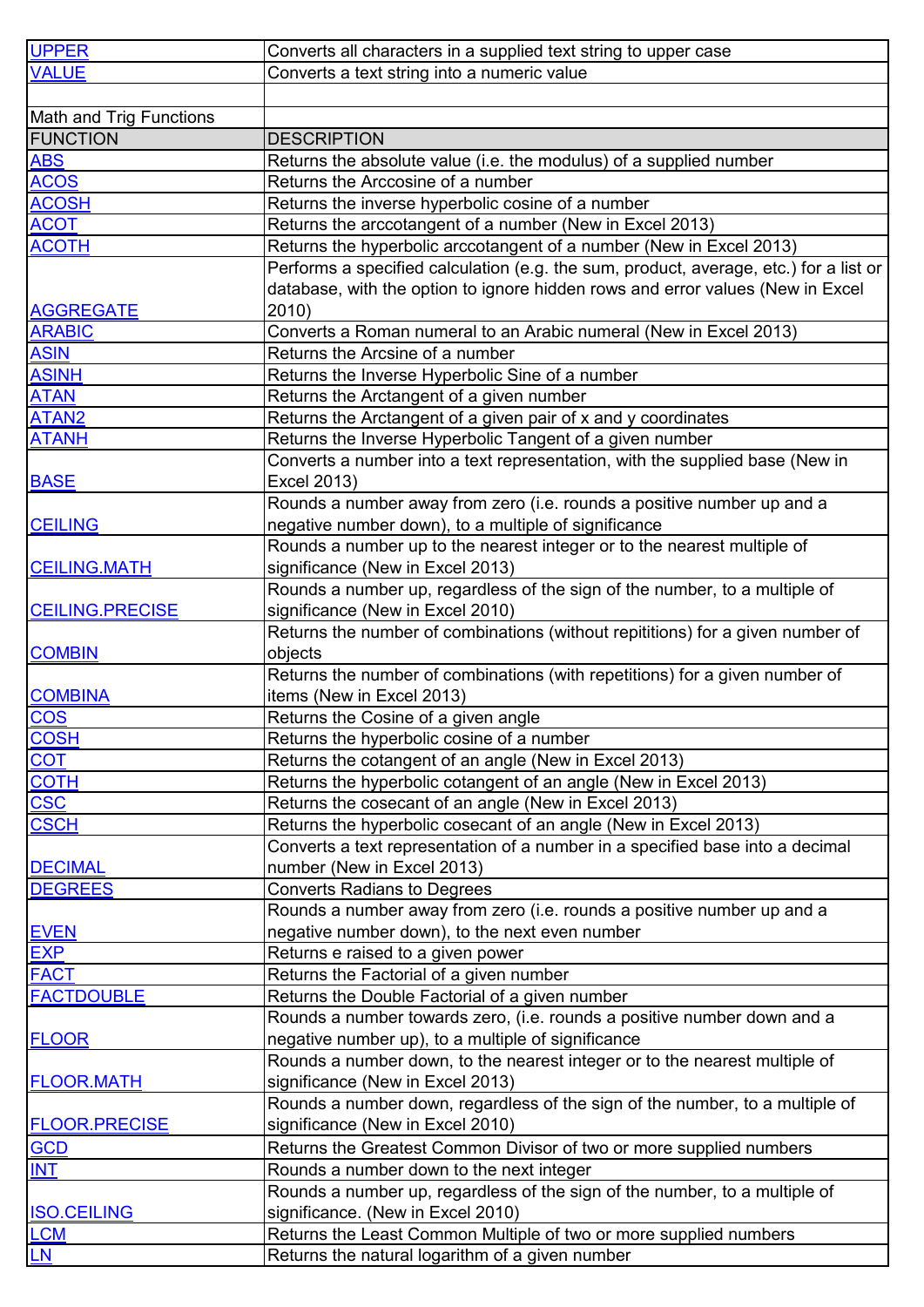| <b>LOG</b>               | Returns the logarithm of a given number, to a specified base                     |
|--------------------------|----------------------------------------------------------------------------------|
| <b>LOG10</b>             | Returns the base 10 logarithm of a given number                                  |
| <b>MDETERM</b>           | Returns the matrix determinant of a supplied array                               |
| <b>MINVERSE</b>          | Returns the matrix inverse of a supplied array                                   |
| <b>MMULT</b>             | Returns the matrix product of two supplied arrays                                |
| <b>MOD</b>               | Returns the remainder from a division between two supplied numbers               |
| <b>MROUND</b>            | Rounds a number up or down, to the nearest multiple of significance              |
| <b>MULTINOMIAL</b>       | Returns the Multinomial of a given set of numbers                                |
| <b>MUNIT</b>             | Returns the unit matrix for a specified dimension (New in Excel 2013)            |
|                          | Rounds a number away from zero (i.e. rounds a positive number up and a           |
| ODD                      | negative number down), to the next odd number                                    |
| P                        | Returns the constant value of pi                                                 |
| <b>POWER</b>             | Returns the result of a given number raised to a supplied power                  |
| <b>PRODUCT</b>           | Returns the product of a supplied list of numbers                                |
| <b>QUOTIENT</b>          | Returns the integer portion of a division between two supplied numbers           |
| <b>RADIANS</b>           | <b>Converts Degrees to Radians</b>                                               |
| <b>RAND</b>              | Returns a random number between 0 and 1                                          |
| <b>RANDBETWEEN</b>       | Returns a random number between two given integers                               |
| <b>ROMAN</b>             | Returns a text string depicting the roman numeral for a given number             |
| <b>ROUND</b>             | Rounds a number up or down, to a given number of digits                          |
|                          | Rounds a number towards zero, (i.e. rounds a positive number down and a          |
| <b>ROUNDDOWN</b>         | negative number up), to a given number of digits                                 |
|                          | Rounds a number away from zero (i.e. rounds a positive number up and a           |
| <b>ROUNDUP</b>           | negative number down), to a given number of digits                               |
| <b>SEC</b>               | Returns the secant of an angle (New in Excel 2013)                               |
| <b>SECH</b>              | Returns the hyperbolic secant of an angle (New in Excel 2013)                    |
| <b>SERIESSUM</b>         | Returns the sum of a power series                                                |
| <b>SIGN</b>              | Returns the sign (+1, -1 or 0) of a supplied number                              |
| <b>SIN</b>               | Returns the Sine of a given angle                                                |
| <b>SINH</b>              | Returns the Hyperbolic Sine of a number                                          |
| <b>SQRT</b>              | Returns the positive square root of a given number                               |
| <b>SQRTPI</b>            | Returns the square root of a supplied number multiplied by pi                    |
|                          | Performs a specified calculation (e.g. the sum, product, average, etc.) for a    |
| <b>SUBTOTAL</b>          | supplied set of values                                                           |
| <b>SUM</b>               | Returns the sum of a supplied list of numbers                                    |
| <b>SUMIF</b>             | Adds the cells in a supplied range, that satisfy a given criteria                |
|                          | Adds the cells in a supplied range, that satisfy multiple criteria (New in Excel |
| <b>SUMIFS</b>            | 2007)                                                                            |
|                          | Returns the sum of the products of corresponding values in two or more supplied  |
| <b>SUMPRODUCT</b>        | arrays                                                                           |
| <b>SUMSQ</b>             | Returns the sum of the squares of a supplied list of numbers                     |
|                          | Returns the sum of the difference of squares of corresponding values in two      |
| SUMX2MY2                 | supplied arrays                                                                  |
|                          | Returns the sum of the sum of squares of corresponding values in two supplied    |
| SUMX2PY2                 | arrays                                                                           |
|                          | Returns the sum of squares of differences of corresponding values in two         |
| <b>SUMXMY2</b>           | supplied arrays                                                                  |
| <b>TAN</b>               | Returns the Tangent of a given angle                                             |
| <b>TANH</b>              | Returns the Hyperbolic Tangent of a given number                                 |
|                          | Truncates a number towards zero (i.e. rounds a positive number down and a        |
| <b>TRUNC</b>             | negative number up), to the next integer.                                        |
|                          |                                                                                  |
| <b>Logical Functions</b> |                                                                                  |
| <b>FUNCTION</b>          | <b>DESCRIPTION</b>                                                               |
|                          | Tests a number of user-defined conditions and returns TRUE if ALL of the         |
| <b>AND</b>               | conditions evaluate to TRUE, or FALSE otherwise                                  |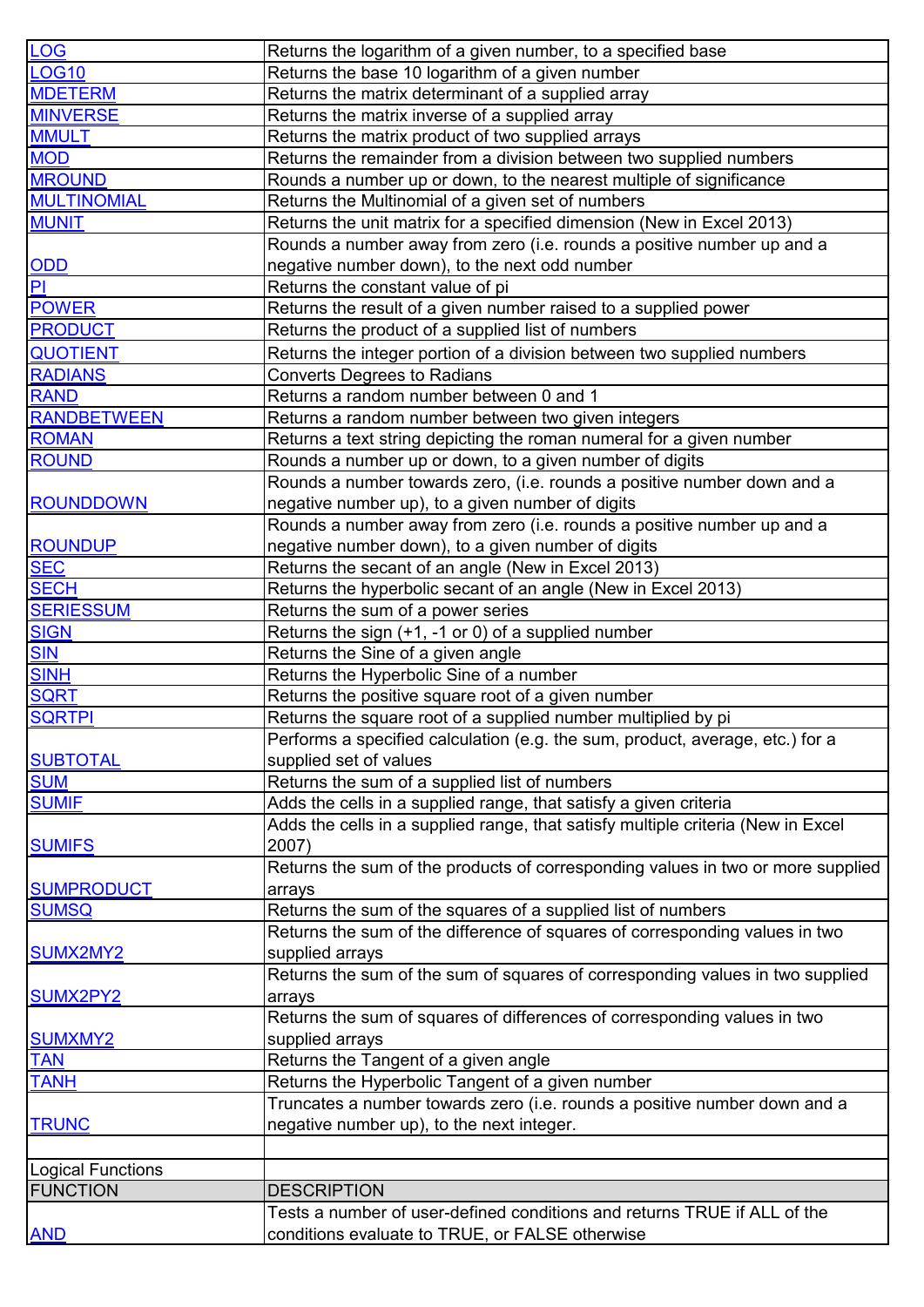|                                | Tests a user-defined condition and returns one result if the condition is TRUE,         |
|--------------------------------|-----------------------------------------------------------------------------------------|
|                                | and another result if the condition is FALSE                                            |
| IF                             |                                                                                         |
|                                | Tests if an initial supplied value (or expression) returns an error, and if so, returns |
|                                | a supplied value; Otherwise the function returns the initial value. (New in Excel       |
| <b>IFERROR</b>                 | 2007)                                                                                   |
|                                | Tests if an expression returns the #N/A error and if so, returns an alternative         |
|                                | specified value; Otherwise the function returns the value of the supplied               |
| <b>IFNA</b>                    | expression. (New in Excel 2013)                                                         |
|                                | Tests a number of supplied conditions and returns a result corresponding to the         |
|                                | first condition that evaluates to TRUE. (New in Excel 2016 - not available in Excel     |
| <b>IFS</b>                     | 2016 for Mac)                                                                           |
|                                |                                                                                         |
|                                | Returns a logical value that is the opposite of a user supplied logical value or        |
|                                | expression                                                                              |
|                                | (i.e. returns FALSE is the supplied argument is TRUE and returns TRUE if the            |
| <b>NOT</b>                     | supplied argument is FALSE)                                                             |
|                                | Tests a number of user-defined conditions and returns TRUE if ANY of the                |
| <b>OR</b>                      | conditions evaluate to TRUE, or FALSE otherwise                                         |
|                                | Compares a number of supplied values to a supplied test expression and returns          |
|                                | a result corresponding to the first value that matches the test expression. (New in     |
| <b>SWITCH</b>                  | Excel 2016 - not available in Excel 2016 for Mac)                                       |
| XOR                            | Returns a logical Exclusive Or of all arguments (New in Excel 2013)                     |
| <b>FALSE</b>                   | Returns the logical value FALSE                                                         |
| <b>TRUE</b>                    |                                                                                         |
|                                | Returns the logical value TRUE                                                          |
|                                |                                                                                         |
| Lookup and Reference Functions |                                                                                         |
| <b>FUNCTION</b>                | <b>DESCRIPTION</b>                                                                      |
| <b>ADDRESS</b>                 | Returns a reference, in text format, for a supplied row and column number               |
| <b>AREAS</b>                   | Returns the number of areas in a supplied range                                         |
|                                | Returns one of a list of values, depending on the value of a supplied index             |
| <b>CHOOSE</b>                  | number                                                                                  |
| <b>COLUMN</b>                  | Returns the column number of a supplied range, or of the current cell                   |
| <b>COLUMNS</b>                 | Returns the number of columns in a supplied range                                       |
| <b>FORMULATEXT</b>             | Returns a formula as a string (New in Excel 2013)                                       |
| <b>GETPIVOTDATA</b>            | Extracts data stored in a Pivot Table                                                   |
|                                | Looks up a supplied value in the first row of a table, and returns the                  |
| <b>HLOOKUP</b>                 | corresponding value from another row                                                    |
| <b>HYPERLINK</b>               | Creates a hyperlink to a document in a supplied location.                               |
|                                | Returns a reference to a cell (or range of cells) for requested rows and columns        |
|                                |                                                                                         |
| <b>INDEX</b>                   | within a supplied range                                                                 |
| <b>INDIRECT</b>                | Returns a cell or range reference that is represented by a supplied text string         |
|                                | Searches for a specific value in one data vector, and returns a value from the          |
| <b>LOOKUP</b>                  | corresponding position of a second data vector                                          |
| <b>MATCH</b>                   | Finds the relative position of a value in a supplied array                              |
|                                | Returns a reference to a range of cells that is a specified number of rows and          |
| <b>OFFSET</b>                  | columns from an initial supplied range                                                  |
| <b>ROW</b>                     | Returns the row number of a supplied range, or of the current cell                      |
| <b>ROWS</b>                    | Returns the number of rows in a supplied range                                          |
| <b>RTD</b>                     | Retrieves real-time data from a program that supports COM automation                    |
|                                | Performs a transpose transformation on a range of cells (i.e. transforms a              |
|                                |                                                                                         |
| <b>TRANSPOSE</b>               | horizontal range of cells into a vertical range and vice versa)                         |
|                                | Looks up a supplied value in the first column of a table, and returns the               |
| <b>VLOOKUP</b>                 | corresponding value from another column                                                 |
|                                |                                                                                         |
| <b>Cube Functions</b>          |                                                                                         |
| <b>FUNCTION</b>                | <b>DESCRIPTION</b>                                                                      |